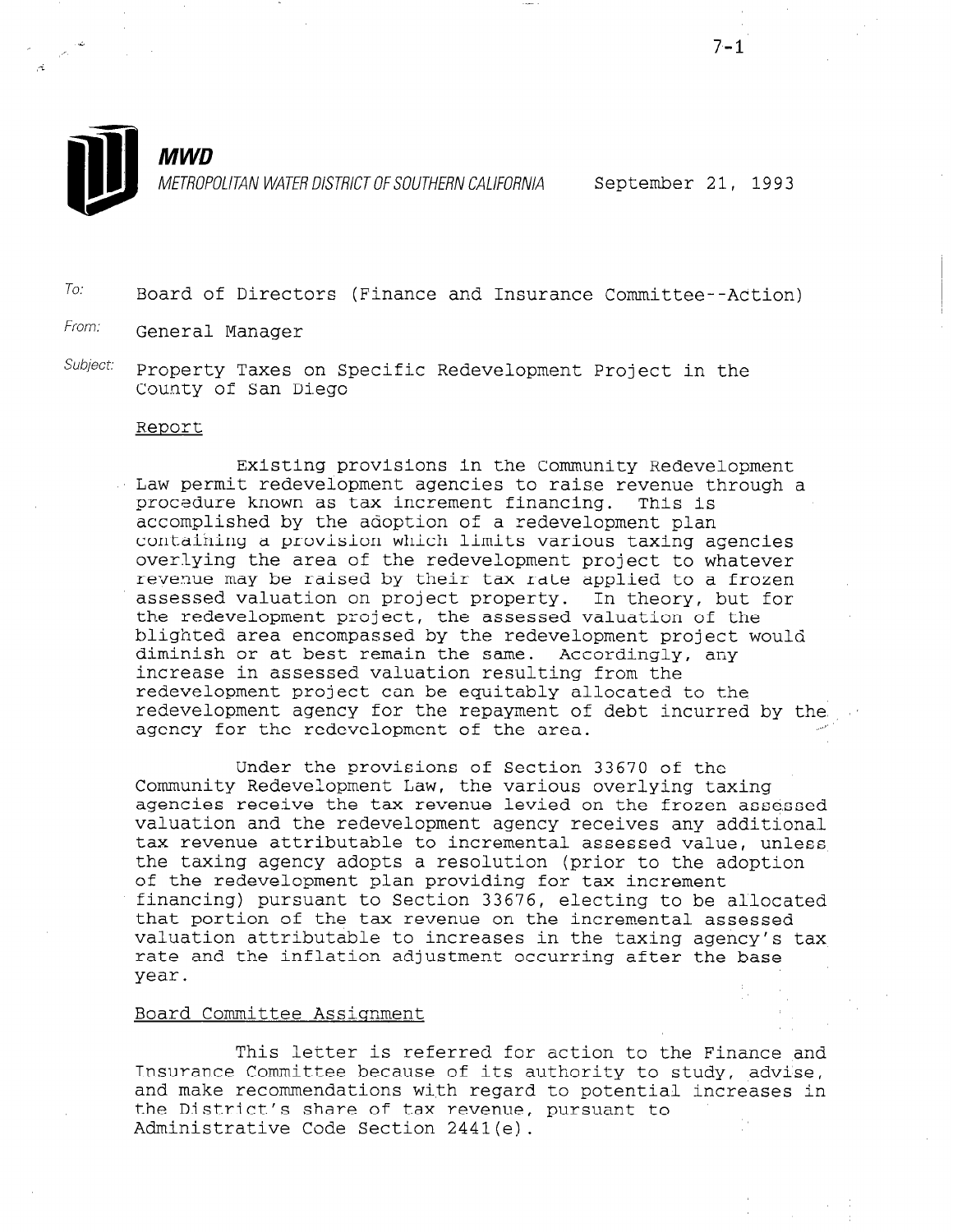Board of Directors -2- September 21, 1993

Recommendation

## FINANCE AND INSURANCE COMMITTEE FOR ACTION.

It is recommended that the Board of Directors adopt the resolution in the form attached hereto, providing in substance that the District elects to be allocated that additional portion of revenue from taxes levied on redevelopment property which is attributable to either or both of the following: 1) any increase in the District's base year tax rate applied to incremental assessed value of project property; and 2) that portion of the increase in assessed valuation attributable to the annual inflation adjustment applied to the base year tax rate on the following specific redevelopment project:

| Name of Project   |                                         | County    |
|-------------------|-----------------------------------------|-----------|
|                   | College Community Redevelopment Project |           |
| City of San Diego |                                         | San Diego |

Jo**h**n R. Wodraska

AMY

Attachments